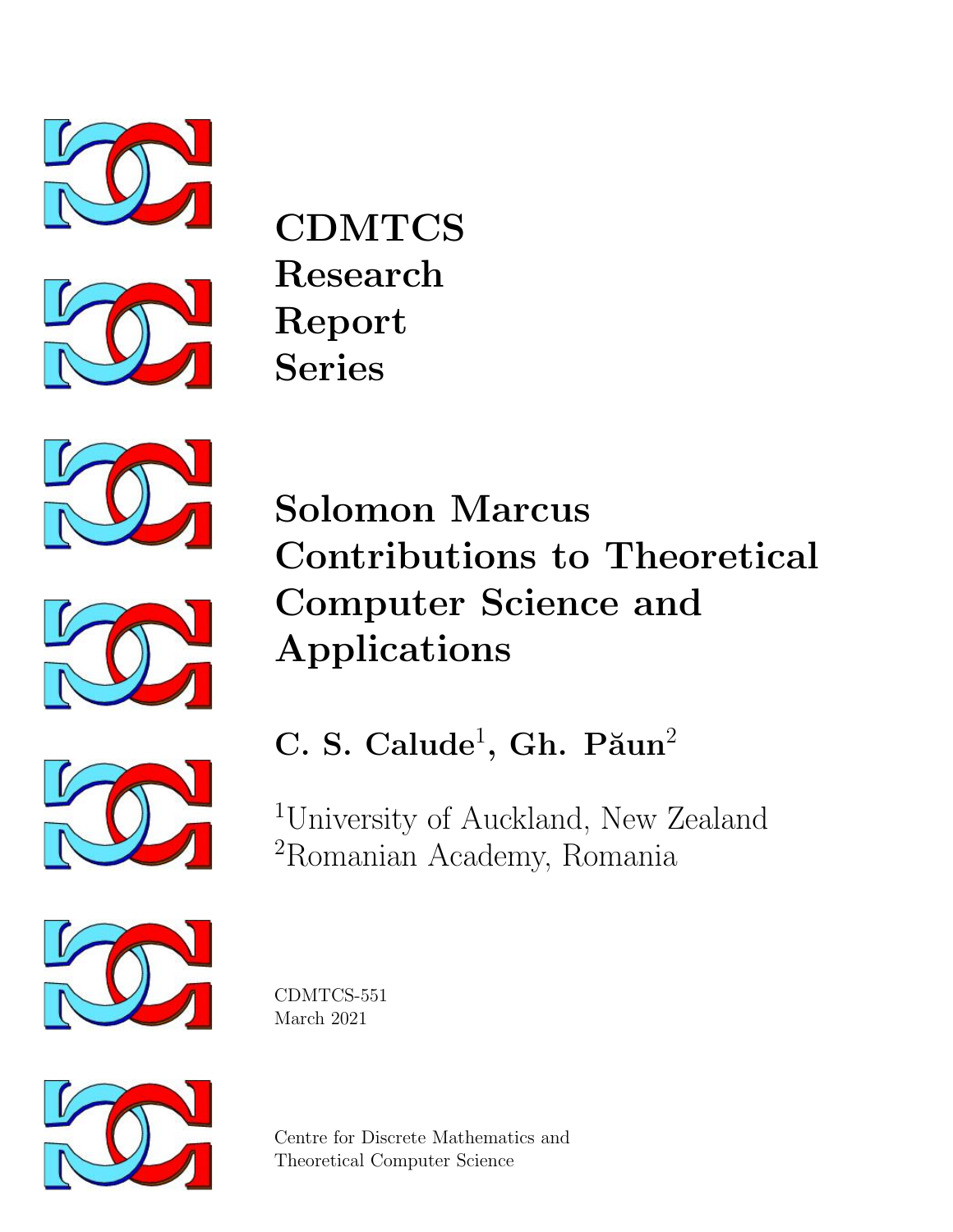



# *Commentary* **Solomon Marcus Contributions to Theoretical Computer Science and Applications**

**Cristian S. Calude** <sup>1,†</sup> and Gheorghe Păun<sup>2,\*,†</sup>

- <sup>1</sup> School of Computer Science, University of Auckland, 92019 Auckland, New Zealand<br><sup>2</sup> Institute of Mathematics, Romanian Academy, 014700 Bucharest, Romania: curteadel
- <sup>2</sup> Institute of Mathematics, Romanian Academy, 014700 Bucharest, Romania; curteadelaarges@gmail.com
- **\*** Correspondence: cristian@cs.auckland.ac.nz

**Abstract:** Solomon Marcus (1925–2016) was one of the founders of the Romanian theoretical computer science. His pioneering contributions to automata and formal language theories, mathematical linguistics and natural computing have been widely recognised internationally. In this paper we briefly present his publications in theoretical computer science and related areas, which consist in almost ninety papers. Finally we present a selection of ten Marcus books in these areas.

**Keywords:** automata theory; formal language theory; bio-informatics; recursive function theory

# **1. Introduction**

In 2005, on the occasion of the 80th birthday anniversary of Professor Solomon Marcus, the editors of the present volume, both his disciples, together with his friend Professor G. Rozenberg, from Leiden, The Netherlands, have edited a special issue of *Fundamenta Informaticae* (vol. 64), with the title *Contagious Creativity*. This syntagma describes accurately the activity and the character of Marcus, a Renaissance-like personality, with remarkable contributions to several research areas (mathematical analysis, mathematical linguistics, theoretical computer science, semiotics, applications of all these in various areas, history and philosophy of science, education), with many disciples in Romania and abroad and with a wide recognition all around the world. Marcus projected his mathematical thinking in all domains in which he worked. Here is an example from semiotics, in the words of the Finnish musicologist and semiologist E. Tarasti (President of the International Association for Semiotic Studies (2004–2014), see N.-S. Drăgan, In Memoriam Solomon Marcus, "Hide and seek" with Solomon Marcus and Umberto Eco, *Book of Abstracts*, First Edition of the International Conference Semiosis in Communication, 1–3, Bucharest, 2016.):

No other semiotician is so accurate and challenging in his reasoning about fundamental issues of our discipline.

In what follows we only briefly describe his contributions to theoretical computer science and related areas, especially to automata and formal language theories, natural computing (DNA and membrane computing), applications of grammars in various domains, recursive function theory and provability in mathematics, as well as a selection of his many books in these areas. Some papers have been re-printed in S. Marcus, *Words and Languages Everywhere*, Polimetrica, Milano, 2007, but almost all collected in the two-volume book G. P˘aun (ed.), *Solomon Marcus, Selected Papers—Computer Science*, Spandugino Publ. House, Bucharest, 2018, abbreviated SPCS). Our choices have been guided by *SPCS*.

Marcus' pioneering book *Gramatici și automate finite (Grammars and Finite Automata)*, published in 1964 in Romanian is one of the first monographs in the world on this subject. This book, written in a rigorous mathematical language at a time when the domain was in infancy, covers automata and language theories, closely linking finite automata and Chomsky regular grammars. The book ends with a chapter on the relations between natural languages and regular grammars, a theme which motivated Marcus' interest and



Citation: Calude, C.S.; Păun, G. Solomon Marcus Contributions to Theoretical Computer Science and Applications. *Axioms* **2021**, *1*, 0. [https://doi.org/](https://doi.org/10.3390/axioms1010000)

Received: 04 March 2021 Accepted: 30 March 2021 Published:

**Publisher's Note:** MDPI stays neutral with regard to jurisdictional claims in published maps and institutional affiliations.



**Copyright:** © 2021 by the authors. Licensee MDPI, Basel, Switzerland. This article is an open access article distributed under the terms and conditions of the Creative Commons Attribution (CC BY) license (https:/[/](https://creativecommons.org/licenses/by/4.0/) [creativecommons.org/licenses/by/](https://creativecommons.org/licenses/by/4.0/)  $4.0/$ ).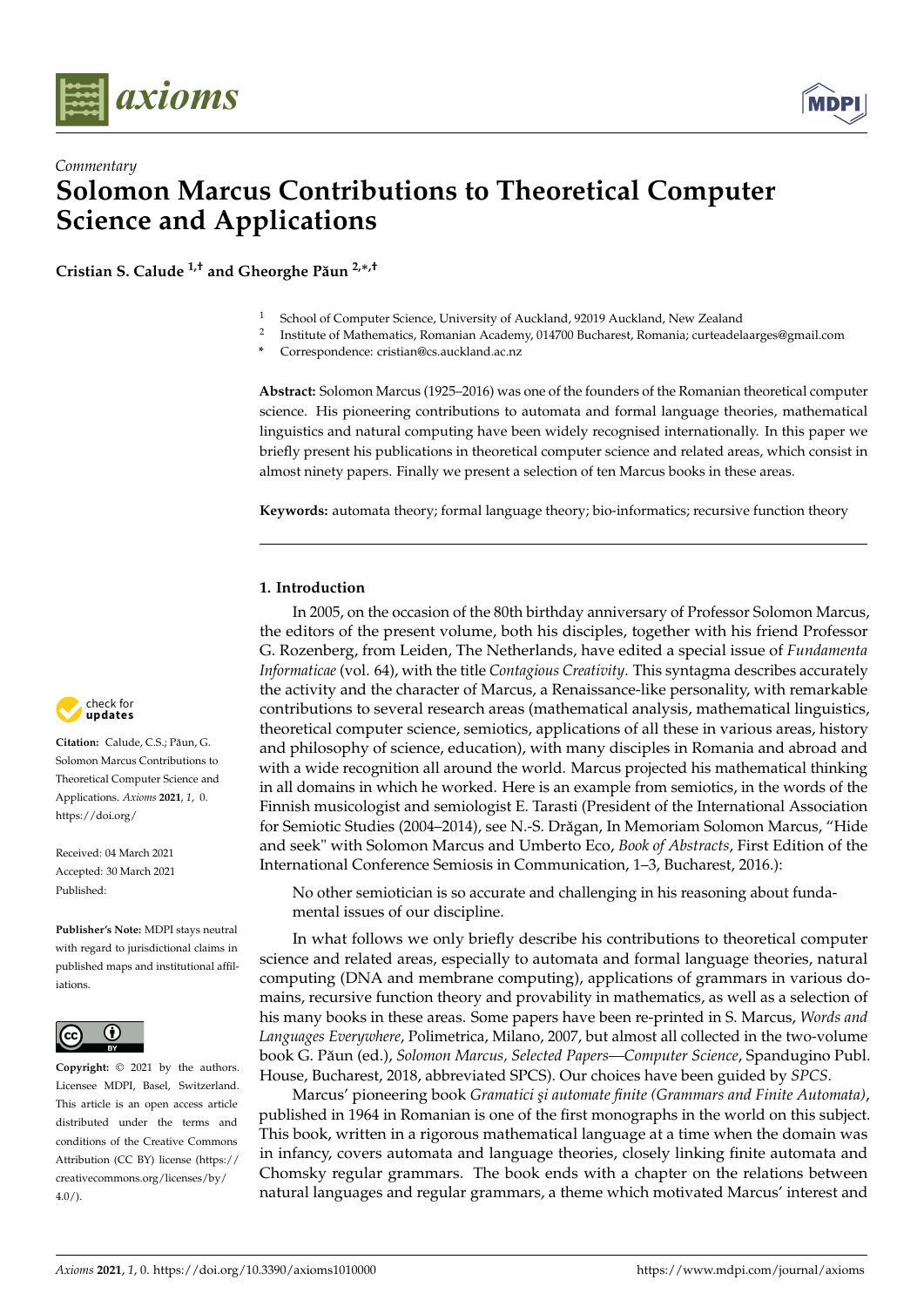his many publications in mathematical linguistics. Unfortunately, the book, written in Romanian, was not translated into any other language; hence, it remained almost unknown internationally. This is not the case with many of his subsequent books, specifically those in mathematical linguistics, some of which will be listed in this paper. These books have been translated in several languages (French, English, German, Russian, Italian, Czech, Spanish, Greek and other languages) and then published by Academic Press, Dunod, Nauka and other well-known international publishers. Without exception, they had a very high international audience and impact.

His first paper in formal language theory was published in 1963 and it is illustrative for his permanent interest in building bridges between apparently disjoint research areas; in this case, finite automata, regular grammars, arithmetical progressions. Symmetrically, his last paper, published 50 years later, returns to bio-informatics, a domain which he somehow prognosticated (too early) in the beginning of the 70's.

#### **2. A Working Classification**

It is difficult to classify the theoretical computer science papers of Marcus because of their inter/multi-disciplinarity. In *SPCS*, the papers have been classified into four large categories: Formal language theory, applications of formal language theory, bio-informatics, and recursive function theory. We will use this classification here too.

In the first class there are papers dealing with finite state grammars and automata, contextual grammars, the history of formal language theory, combinatorics on words and on infinite sequences (periodicity and quasi-periodicity, unavoidable patterns, density of words of a given length), mathematical analysis notions adapted to formal language theory, and so on.

The last category deserves a closer study, which we only suggest here: To systematically extend notions/ideas from mathematical analysis to formal language theory in general and to combinatorics on words in particular (a symmetric study is worth carrying out for applications of formal languages to other mathematical areas, e.g., number theory by classifying various classes of numbers in Chomsky's hierarchy, characterising them with grammars, etc.). This was a direction of research programmatically explored by Marcus. The title of his 1999 paper is explicit and significant in this respect: *From real analysis to discrete mathematics and back*, followed by details: *Symmetry, convexity, almost periodicity, and strange attractors*. In the beginning of this paper he wrote:

Despite its importance, the relation between continuous and discrete mathematics is a rather neglected topic. (. . . ) Working in real analysis in the fifties and in the sixties and then in discrete mathematics (the mathematical theory of languages), I became interested to look for the discrete analog of some facts belonging to continuous mathematics.

Among the most fruitful ideas of this kind we mention several variants of the Darboux property for languages, the basic one being the following: If we have three families of languages,  $\mathcal{L}_1 \subset \mathcal{L}_2 \subset \mathcal{L}_3$ , conceivably belonging to a larger hierarchy of families of languages, possibly infinite, and two languages  $L_1 \in \mathcal{L}_1$ ,  $L_3 \in \mathcal{L}_3 \setminus \mathcal{L}_2$ , can we find a language  $L_2 \in \mathcal{L}_2$  such that  $L_1 \subset L_2 \subset L_3$ ? Various definitions of symmetry, attractors, periodicity, convexity, etc., have been extended to strings. In all cases, Marcus used to define a series of subtle variants, of the type left-, right-, almost-, pseudo-, weak-, strong-, etc. Marcus had an unbounded creativity to pose open problems, and these papers never missed them; quite a few papers solved such problems, some of them with Marcus as a coauthor.

Actually, formulating open problems and suggesting research directions is one of the specific features of "Marcus' style". Many of the questions formulated by Marcus were addressed by his disciples, collaborators, by researchers in mathematics and computer science from Romania and other countries. Some problems were, partially or totally, solved—many of them are still waiting for solutions.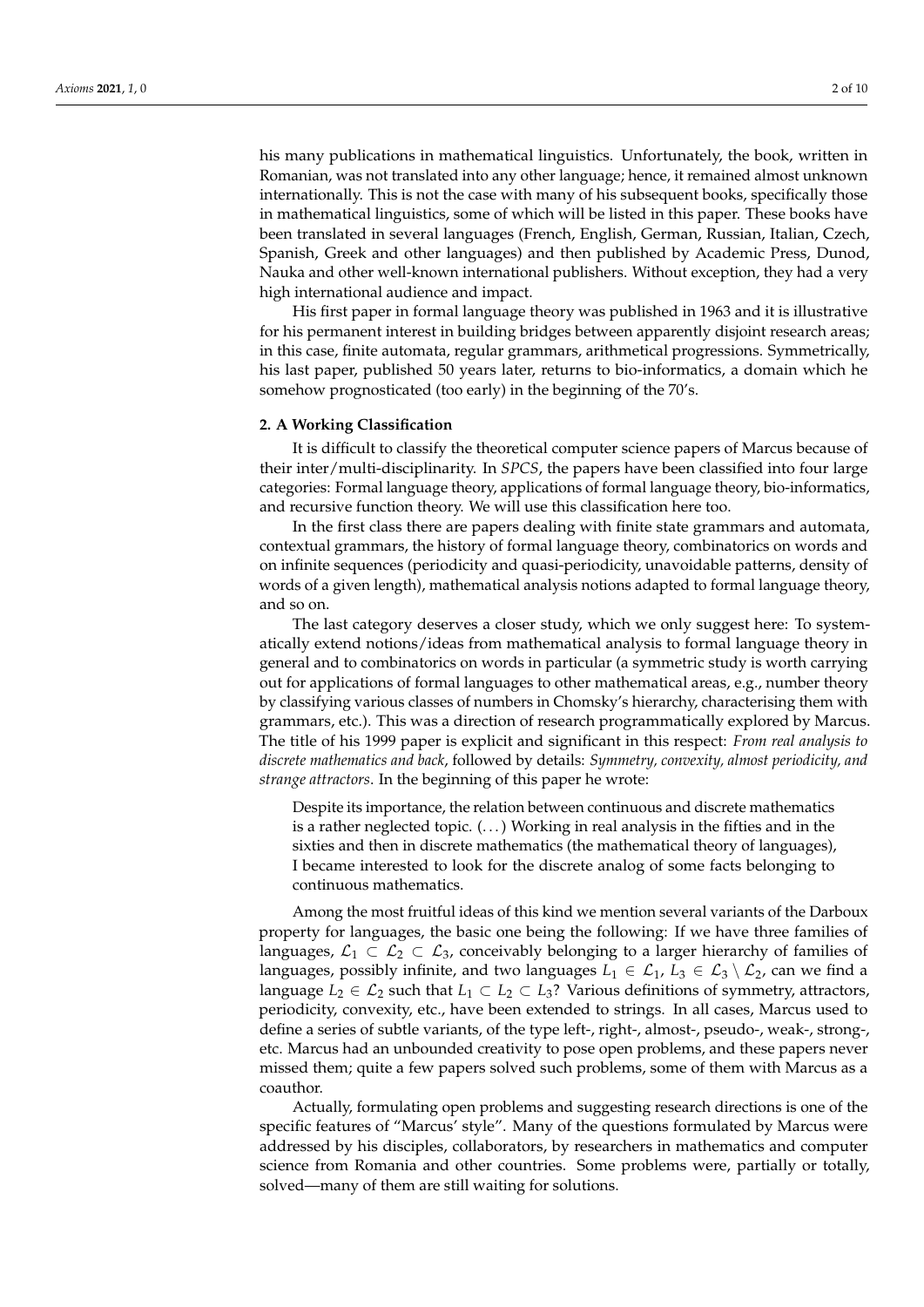# **3. A Constant Interest for Bio-Informatics**

We mentioned before that in the 1970s Marcus published "too early" a paper dealing with applications of mathematical linguistics and formal language theory in biology, specifically in the genomics area. The year was 1974 and the title of the paper is *Linguistic structures and generative devices in molecular genetics*.

Bio-informatics can be understood in two senses, as an attempt to use computer science in biology, providing notions, tools, techniques to the biologist and, mainly in the last decades, in the opposite direction, to utilise ideas inspired from biology in developing algorithms in computer science, and in hardware too, as is the case in DNA computing—DNA molecules do computations. In his paper, Marcus considered both directions. In the first direction of research he synthesised previous approaches and results; in the second one he proposed new research vistas for using mathematical (linguistic) tools in addressing questions in the genetic area, to model the DNA and its biochemistry. Speculations about using DNA molecules as a support for computations were published only later (by M. Conrad, R. Feynman, C. H. Bennet), while the first computing model based on an operation specific to DNA recombination was introduced only in 1987 by T. Head (another friend of Marcus). However, it is worth emphasising the attention paid by Marcus, in this first paper and also in many others, to a 1965 proposal formulated by the Polish mathematician Z. Pawlak (famous for introducing in early 1990s, the rough sets), to generate proteins starting from amino acids; the method used a specific representation of amino acids and certain picture grammars. (This is the reason Marcus considered Z. Pawlak a precursor of picture grammars, a type of generative mechanisms developed later.)

Over the years, Marcus was constantly interested in the (mathematical) linguistic approach to cellular biology, to applications in genomics and life sciences. For instance, after the apparition of DNA computing in 1994, and especially after the initiation of membrane computing in 1998, he had contributed to these areas with a series of papers and participated to several international meetings dedicated to these subjects, in Romania and abroad. As expected, the inter-disciplinary approach, typical to Marcus, is always present in his contributions—here are two illustrative titles of papers in membrane computing, *Membranes versus DNA* and *Bridging P systems and genomics*, presented at the first meetings devoted to membrane computing (Curtea de Arges, Romania, 2001, 2002). Actually, in 2002, he proposed a slogan which became folklore in this research area:

Life = DNA software + membrane hardware.

As expected, in this area too he proposed several research directions, some of them truly "non-standard" ("too" inter-disciplinary) at the first sight. We only cite two examples of ideas not yet explored: To consider membranes with a topology different from the usual one (vesicle-like membranes), where the separation between inside and outside is crisp (for example, to study membranes similar to Klein's bottle), and, respectively, to use multisets, the sets with a multiplicity associated with their elements (the usual data structure in membrane computing) described by Pawlak rough sets.

#### **4. Marcus Contextual Grammars**

In a paper simply called "Contextual grammars" (published in 1969 in *Revue Roumaine de Mathématiques Pures et Appliquées*) Marcus has introduced the grammars which are now called Marcus contextual grammars, a branch of formal language theory. In fact, the paper was presented one year before in an international linguistics conference held in Stockholm, Sweden.

The paper has ten pages, but currently there probably exist more than 400 papers on contextual grammars, about two dozen of PhD and Master Theses, as well as two monographs, one published by the Publishing House of the Romanian Academy, Bucharest, 1982 (in Romanian), and one by Kluwer Publishing, The Netherlands, in 1997 (Marcus Contextual Grammars), both of them authored by Gh. Păun. In the second volume of the massive *Handbook of Formal Languages*, Springer-Verlag, 1997 (three volumes), edited by G. Rozenberg and A. Salomaa, there are two chapters dedicated to this topic, one by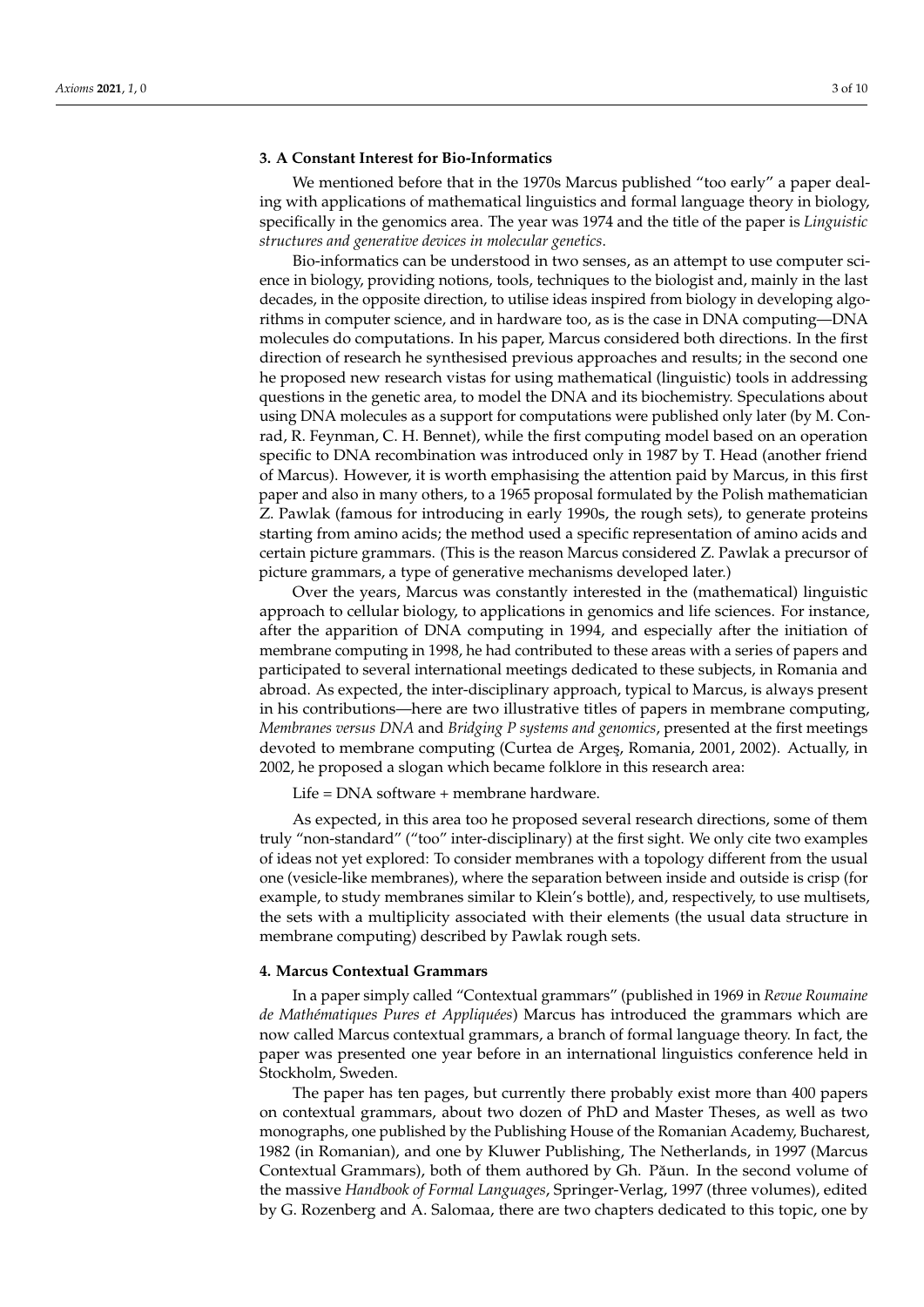Marcus, "Contextual grammars and natural languages", which discusses motivations and developments in this area, and another more technical one, "Contextual grammars and formal languages", by A. Ehrenfeucht, Gh. Păun, and G. Rozenberg.

The idea has the origins in algebraic linguistics: For a natural language *L* (over an alphabet *V*), with every word *w* over *V* one associates a set of contexts  $\langle u, v \rangle$  over *V* which accept *w* with respect to *L* (that is,  $uvw \in L$ ). Can we use this process of selecting words by contexts, in order to describe a language? One can also conversely state it. The answer was initially given in the form of simple contextual grammars, triples of the form  $G = (V, A, C)$ , where *V* is an alphabet, *A* is a finite language over *V* (its elements are called axioms), and *C* is a finite set of contexts over *V*. Such a grammar generates a language *L*(*G*) which contains (1) all axioms in *A* and (2) all strings obtained from axioms by adjoining contexts to them. More formally,  $L(G)$  contains all strings of the form  $u_n \dots u_1 x v_1 \dots v_n$ , where  $x \in A$  and  $\langle u_i, v_i \rangle \in C$  for all  $1 \le i \le n$ , with  $n \ge 0$ ; for  $n = 0$  the string is an axiom from *A*.

This simple model does not have a powerful generative capacity. Moreover, it does not take into consideration the string-contexts selectivity mentioned above. However, at the end of the paper, Marcus also proposes the contextual grammars with choice,  $G = (V, A, C, \varphi)$ , where  $\varphi : V^* \to 2^C$  is the selection mapping (of contexts by the strings). This time, a string is in  $L(G)$  if it is of the form  $u_n \dots u_1 x v_1 \dots v_n$  as above with  $x \in A$ ,  $\langle u_1, v_1 \rangle \in \varphi(x)$ , and  $\langle u_i, v_i \rangle \in \varphi(u_{i-1} \dots u_1 x v_1 \dots u_{i-1})$  for all  $i = 2, \dots, n$ .

A great research program started from there, following the usual questions of formal language theory: Variants (extensions and restrictions), characterisations, generative power, comparisons of the obtained families among them and with the known families of languages, especially with those in the Chomsky hierarchy, closure and decidability properties, parsing complexity, equivalent automata, etc.

An important detail, which makes Marcus contextual grammars so attractive is the fact that they are not using, like the Chomsky grammars, nonterminal symbols, categorial auxiliary symbols: They are intrinsic grammars as each derived string belongs to the generated language.

Still, there was an embarrassing restriction in the initial model, the possibility to adjoin contexts only in the ends of the current string. A real breakthrough was proposed at the end of the 1970s, when the Vietnamese Nguyen Xuan My came to Romania to start a PhD with Marcus. In a joint paper Nguyen-Păun, the inner contextual grammars have been introduced: The contexts can be added in any place inside the current string, under the control of the selection mapping. (Formally, an inner contextual grammar is a usual contextual grammar with choice,  $G = (V, A, C, \varphi)$ , with  $\varphi : V^* \to 2^C$ , with the language  $L(G)$  defined as the smallest language  $L \subseteq V^*$  such that (i)  $A \subseteq L$  and (ii) if  $x_1x_2x_3 \in L$  and  $\langle u, v \rangle \in \varphi(x_2)$ , then  $x_1ux_2vx_3 \in L$ .) In this way, the generative capacity has significantly increased, the flexibility (hence the adequacy) of the model has been accordingly augmented.

Another important advance in this area was made at the beginning of the 1990s, when G. Rozenberg, A. Salomaa, A. Ehrenfeucht became interested in contextual grammars. Details can be found in Kluwer's monograph mentioned before and in two chapters in the *Handbook of Formal Languages*.

Progress was rather rapid. Certain classes of contextual grammars have been proved to be relevant for modelling typical constructions in natural languages (duplication, multiple agreements, crossed agreements) and classes of contextual grammars which are mildly context sensitive in the sense requested by linguists (A. K. Joshi and others) have been introduced. They are parsable in polynomial time and contain strings whose lengths do not make large jumps—sometimes one asks only that the language be semilinear.

In this way, the impressive bibliography we mentioned above has been accumulated and this bibliography is still growing.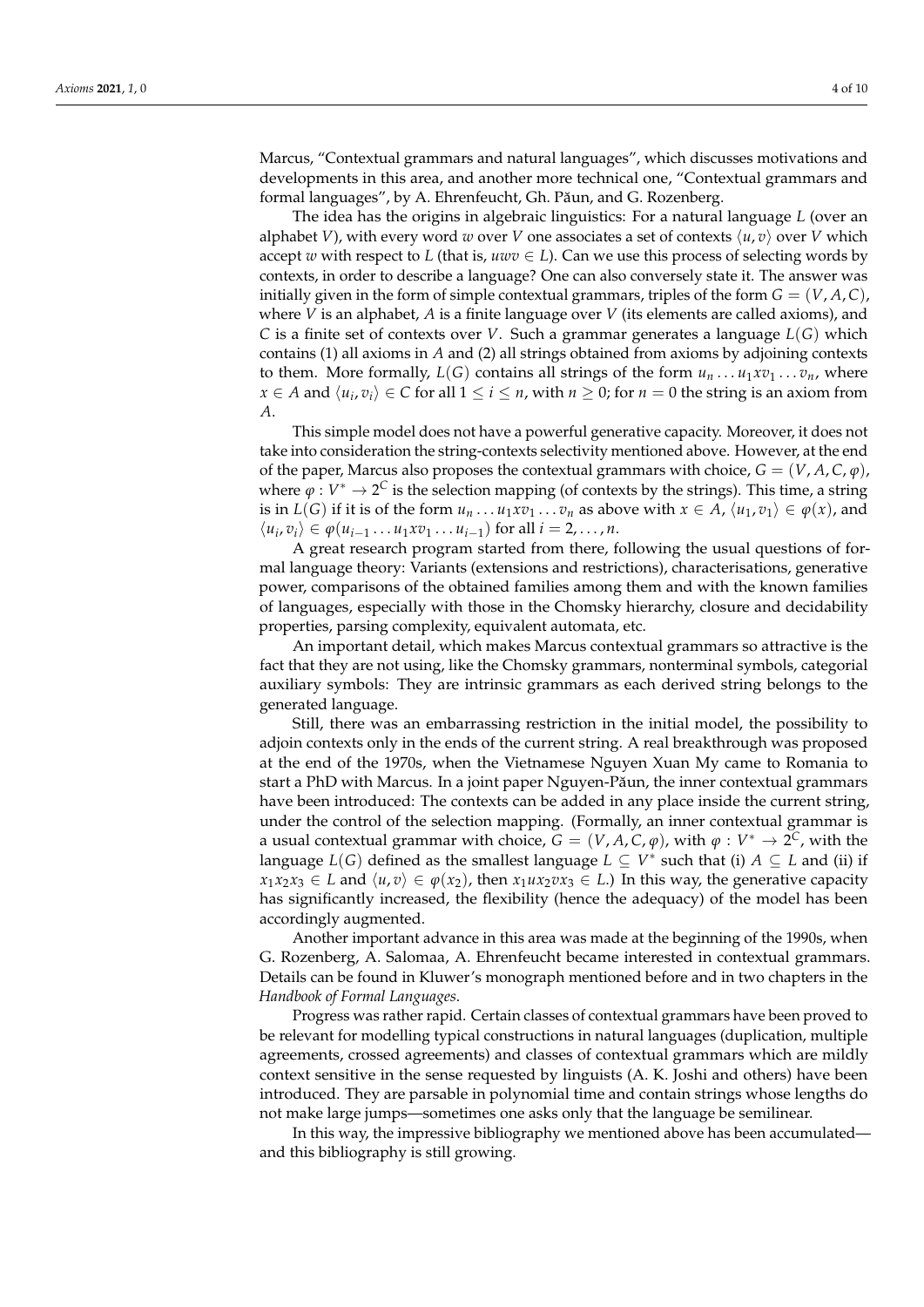# **5. Applications of Formal Language Theory**

In this class we have included the papers devoted to applications of grammars and automata. This was a really central and continuous interest of Marcus, also passed onto his students and collaborators. The domains of applicability are very diverse: Natural and programming languages, the semiotics of folklore fairy tales, the modelling of economic processes, diplomatic negotiations, the medical diagnosis, the semiotics of theatre, action theory, learning theory, chemistry, genetics.

These applications should be placed in a more general context under the slogan linguistics as a pilot-science, a catchphrase coined by C. Levi-Strauss: Adopted, extended and transformed by Marcus it became a real research program for his Romanian school of mathematical linguistics and formal language theory.

The grounding assumption, also explored by M. Nowakowska in her book *Languages of Action, Languages of Motivations*, Mouton, The Hague, 1973, was that many processes/activities can be described as sequences of elementary actions ("semantic marks"), sequences which are governed by precise restrictions which can be described by syntactic rules. Thus, languages describing actions and grammars describing languages of actions came into stage. Combined with the Chomskian hypothesis that the linguistic competence is innate and influences all other competences of the human brain, Levi-Strauss's slogan became Marcus' formal linguistics as a pilot-science. Indeed, a large variety of processes, from fairy tales description to economic processes proved to be described, at convenient levels of abstraction, by grammars of the types initially developed in linguistics.

#### **6. Recursive Function Theory and Provability**

The last category of papers we mention deals with recursive functions and provability in mathematics; it contains fewer papers, but some of these papers have a special significance, as they clarify an important paternity in the history of computability. Specifically, they proved that the first example of a recursive function which is not primitive recursive was constructed by G. Sudan in 1927, simultaneously with and independently of W. Ackermann, who was credited before with this achievement (1928). The problem was examined by Marcus in collaboration with C. Calude and I. Tevy, following a suggestion coming from G. C. Moisil.

It is important to mention that Marcus was constantly concerned with adequately valuing the history of the Romanian mathematics: Pointing out the priorities in this area was already one of the main goals of his well-known book *Din gândirea matematică românească (From the Romanian Mathematical Thinking)*, Scientific and Encyclopaedic Publishing House, Bucharest, 1975.

This group also includes a few papers on provability in mathematics, at different levels of formalisation and with various tools, including proof-assistants.

#### **7. Papers**

# *7.1. Formal Language Theory*

- 1. S. Marcus, Automates finis, progressions arithmétiques et grammaires à un nombre fini d'etats. *Comptes rendus de l'Academie des Sciences Paris*, 256, 17 (1963), 3571–3574.
- 2. S. Marcus, Sur un modéle de H. B. Curry pour le langage mathématique. *Comptes rendus de l'Academie des Sciences Paris*, 258, 7 (1964), 1954–1956.
- 3. S. Marcus, Sur les grammaires à un nombre fini d'états. *Cahiers de Linguistique Théorique et Appliquée*, 2 (1965), 146–164.
- 4. S. Marcus, Analytique et génératif dans la linguistique algébrique. In *To Honor Roman Jakobson II*, Mouton, The Hague, 1967, 1252–1261.
- 5. S. Marcus, Contextual grammars. *Revue Roumaine de Mathématiques Pures et Appliquée*, 14, 10 (1969), 1525–1534; also, Preprint nr. 48, Intern. Conf. Comput. Ling., Stockholm, 1968.
- 6. S. Marcus, Deux types nouveaux de grammaires génératives. *Cahiers de Linguistique Théorique et Appliquées*, 6 (1969), 67–74.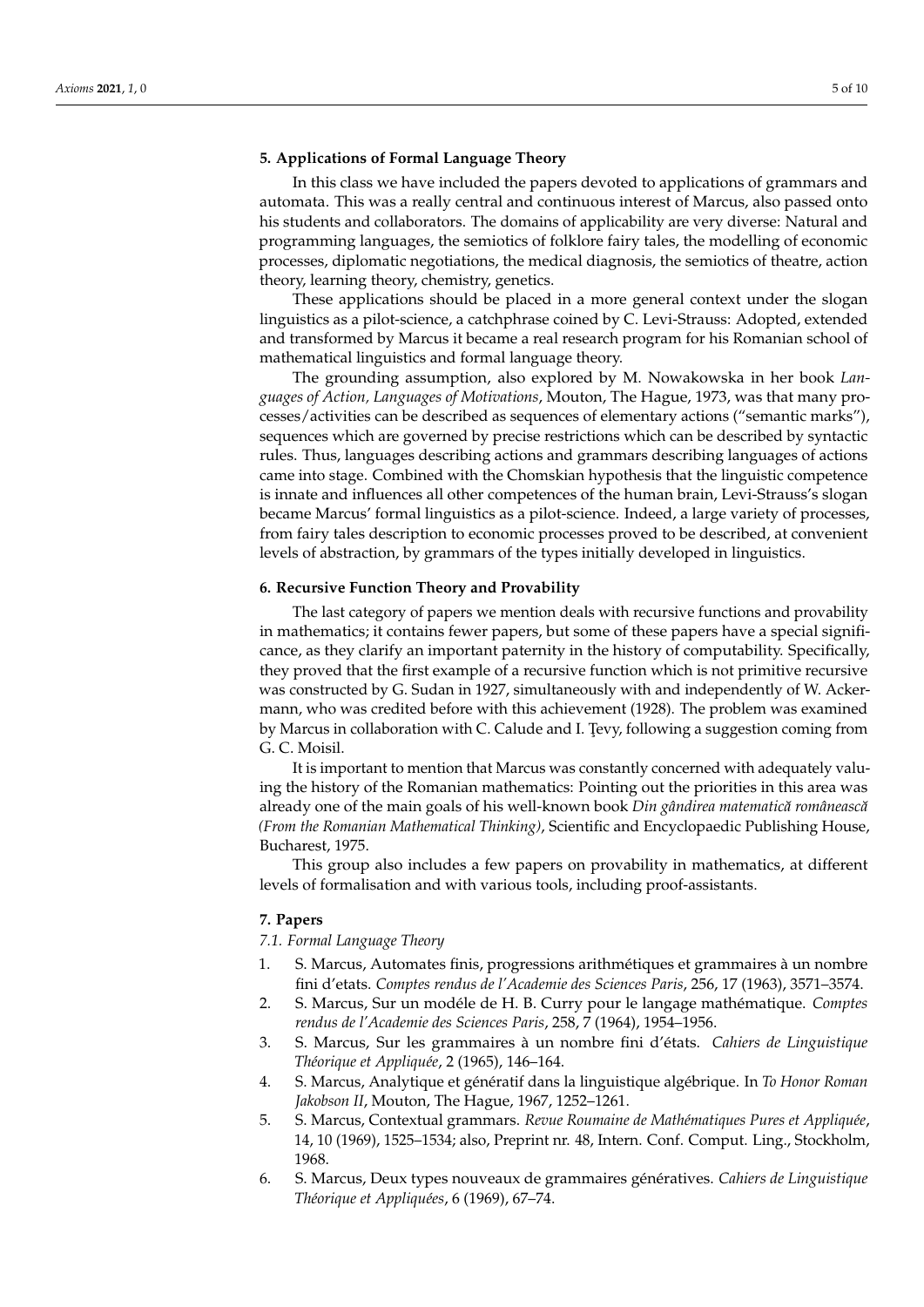- 7. S. Marcus, Darboux property and formal languages. *Revue Roumaine de Mathématiques Pures et Appliquées*, 22, 10 (1977), 1449–1451.
- 8. S. Marcus, Problems. *Bulletin of the European Association for Theoretical Computer Science*, 27 (1985), 245.
- 9. S. Marcus, Formal languages before Axel Thue? *Bulletin of the European Association for Theoretical Computer Science*, 34 (1988), 62.
- 10. S. Marcus, Din istoria limbajelor formale. Al doilea Colocviu Național de Limbaje, Logică, Lingvistică Matematică, Brașov, iunie 1888, 1-9.
- 11. S. Marcus, Gh. Păun, Langford strings, formal languages and contextual ambiguity, *Intern. J. Computer Math.*, 26, 3 + 4 (1989), 179–191.
- 12. L. Kari, S. Marcus, Gh. Păun, A. Salomaa, In the prehistory of formal languages, Gauss languages. *Bulletin EATCS*, 46 (1992), 124–139.
- 13. S. Marcus, Fivefold symmetry: A generative approach. In *Caiet de Semiotică*. Univ. Timișoara, 9 (1992), 1–23.
- 14. S. Marcus, Thirty-six years ago. The beginning of the formal language theory. In *Salodays in Theoretical Computer Science*, May 1992 (A. Atanasiu, C.S. Calude, eds.), Univ. Hyperion, Bucharest, 1993.
- 15. S. Marcus, Symbols in a multidimensional space. In *SEMIOTICS 1990* (K. Haworth, J. Deely, T. Prewitt, eds.) with *SYMBOLICITY* (J. Bernard, J. Deely, V. Voigt, G. Withalm, eds.), The Semiotic Soc. of America, 1993, 115–126.
- 16. J. Dassow, S. Marcus, Gh. Păun, Iterated reading of numbers and "black-holes". *Periodica Mathematica Hungarica*, 27, 2 (1993), 137–152.
- 17. J. Dassow, S. Marcus, Gh. Păun, Iterative reading of numbers; Parikh mappings, parallel rewriting, infinite sequences. *Preprint of. Tech. Univ. Otto von Guericke Univ., Magdeburg*, July 1993, 18 pp.
- 18. J. Dassow, S. Marcus, Gh. Păun, Iterative reading of numbers: The ordered case. In *Developments in Language Theory. At the Crossroad of Mathematics, Computer Science and Biology* (G. Rozenberg, A. Salomaa, eds.), World Sci. Publ., Singapore, 1994, 157–168.
- 19. S. Marcus, Gh. P˘aun, On symmetry in languages. *Intern. J. Computer Math.*, 52, 1/2 (1994), 1–15.
- 20. S. Marcus, Gh. Păun, Infinite words and their associated formal languages. In *Salodays in Auckland* (C. Calude, M.J.J. Lennon, H. Maurer, eds.), Auckland Univ. Press, 1994, 95–99.
- 21. S. Marcus, Al. Mateescu, Gh. Păun, A. Salomaa, On symmetry in strings, sequences and languages. *Intern. J. Computer Math.*, 54, 1/2 (1994), 1–13.
- 22. S. Marcus, Gh. Păun, Infinite (almost periodic) words, formal languages, and dynamical systems. *Bulletin EATCS*, 54 (1994), 224–231.
- 23. M. Kudlek, S. Marcus, A. Mateescu, Contextual grammars with distributed catenation and shuffle. *Found. of Computation Theory, FCT*, LNCS 1279 (B.S. Chlebus, L. Czeja, eds.), Springer, Berlin, 1997, 269–280.
- 24. J. Dassow, S. Marcus, Gh. Păun, Convex and anti-convex languages. *Intern.* J. *Computer Math.*, 69, 1-2 (1998), 1–16.
- 25. S. Marcus, C. Martin-Vide, Gh. Păun, On the power of internal contextual grammars with maximal use of selectors. *Conf. Automata and Formal Languages*, Salgotarjan, 1996, *Publicationes Mathematicae, Debrecen*, 54 (1999), 933–947.
- 26. S. Marcus, On the length of words. In *Jewels are Forever. Contributions on Theoretical Computer Science in Honor of Arto Salomaa* (J. Karhumaki, H. Maurer, Gh. P˘aun, G. Rozenberg, eds.), Springer, Berlin, 1999, 194–203.
- 27. S. Marcus, From real analysis to discrete mathematics and back: symmetry, convexity, almost periodicity and strange attractors. *Real Analysis Exchange*, 25, 1 (1999-2000), 125–128.
- 28. S. Marcus, Pseudo-slender languages and their infinite hierarchy. *Ninth Intern. Conf. Automata and Formal Languages*, Vasscecseny, Hungary, August 1999, 1-2.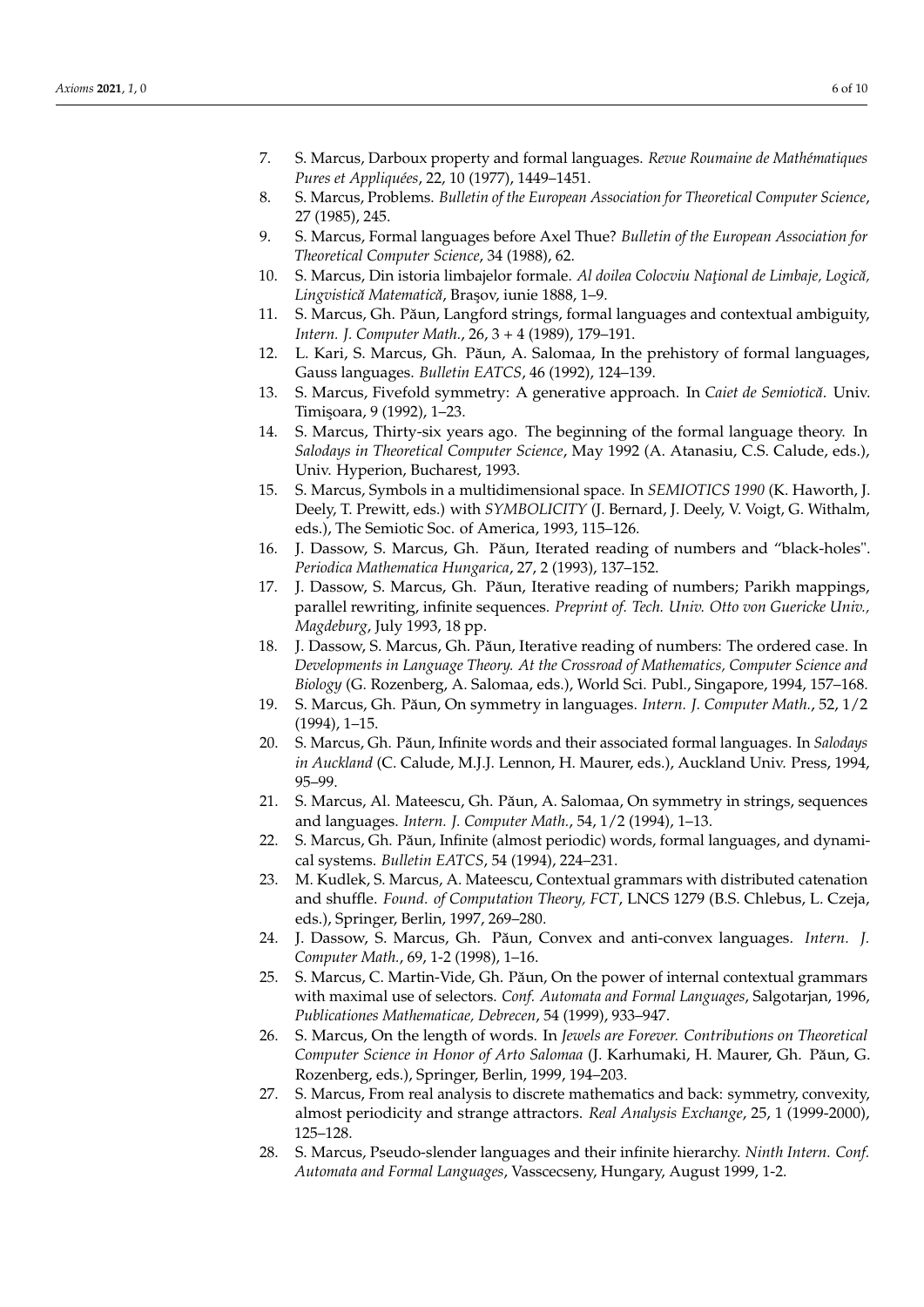- 29. S. Marcus, C. Martin-Vide, V. Mitrana, Gh. Păun, A new–old class of linguistically motivated regulated grammars. *Computational Linguistics in the Netherlands, 2000*, Rodopi, New York, 2001, 111–125.
- 30. S. Marcus, Bridging two hierarchies of infinite words. *Journal of Universal Computer Sci.*, 8, 2 (2002), 292–296.
- 31. S. Marcus, Quasiperiodic infinite words. *Bulletin EATCS*, 82 (2004), 170–174.
- 32. L. Ilie, I. Petre, S. Marcus, Periodic and Sturmian languages. *Information Processing Letters*, 98, 6 (2006), 242–246.
- 33. S. Marcus, Mild context-sensitivity, after twenty years. *Fundamenta Informaticae*, 73, 1/2 (2006), 203–204.
- 34. T. Monteil, S. Marcus, Quasiperiodic words: multi-scale case and dynamical properties. https://arxiv.org/abs/math/0603354, March 2006.
- 35. P. Dömösi, M. Ito, S. Marcus, Marcus contextual languages consisting of primitive words. *Discrete Mathematics*, 308 (2008), 4877–4881.

#### *7.2. Applications of Formal Languages*

- 1. S. Marcus, Linguistique générative, modèles analytiques et linguistique générale. *Revue Roumaine de Linguistique*, 14, 4 (1969), 313–326.
- 2. S. Marcus, Linguistics for programming languages. *Revue Roumaine de Linguistique. Cahiers de Linguistique Théorique et Appliquée*, 16, 1 (1970), 29–39.
- 3. S. Fotino, S. Marcus, Gramatica basmului (I). *Revista de Etnografie ¸si Folclor*, 18, 4 (1973), 255–277.
- 4. S. Fotino, S. Marcus, Gramatica basmului (II). *Revista de Etnografie ¸si Folclor*, 18, 5 (1973), 349–363.
- 5. E. Celan, S. Marcus, Le diagnostique comme langage (I). *Cahiers de Linguistique Théorique et Appliquée*, 10, 2 (1973), 163–173.
- 6. S. Marcus, Linguistics as a pilot science. In *Current Trends in Linguistics* (Th. Sebeok, ed.), Mouton, The Hague, 1974, 2871-2887, și în Studii și cercetări lingvistice, 20, 3 (1969), 235–245.
- 7. S. Marcus, Applications de la théorie des langages formels en économie et organisation, *Cahiers de Linguistique Théorique et Appliquée*, 13, 2 (1976), 583–594. Also published in *Annales de la Faculté des sciences de l'Université Nationale de Zaïre*, Kinshasa, vol. 3, 1977, nr. 1, p. 125–147
- 8. S. Marcus, Languages, grammars and negotiations. Some suggestions. In *Mathematical Approaches to International Relations* (M. Bunge, J. Galtung, M. Maliţa, eds.), vol. 2, Romanian Acad. of Social and Political Sci., Bucharest, 1977, 378–385.
- 9. S. Marcus, A new generative approach to fairy-tales. *Ethnologica*, annexe á la publication *Recherches sur l'histoire comparative des constitutions et du droit*, Bucharest, 1978, 14–17.
- 10. C. Calude, S. Marcus, Gh. Păun, The universal grammar as a hypothetical brain, *Rev. Roumaine Ling.* 25, 5 (1979), 479–489.
- 11. S. Marcus, Lingvistica și logica. *Studii și cercetări lingvistice*, 30, 3 (1979), 247-249.
- 12. Al. Balaban, M. Barasch, S. Marcus, Computer programs for the recognition of acyclic regular isoprenoid structures. *MATCH - Mathematical Chemistry*, 5 (1979), 239–261.
- 13. S. Marcus, Learning, as a generative process. *Revue Roumaine de Linguistique*, 24 (1979), *Cahiers de Linguistique Théorique et Appliquée*, 16, 2 (1979), 117–130.
- 14. S. Marcus, Semiotics of theatre: A mathematical linguistic approach, *Revue roumaine de linguistique*, 25, 3 (1980), 161–189.
- 15. Al. Balaban, M. Barasch, S. Marcus, Picture grammars in Chemistry. Generation of acyclic isoprenoid structures. *MATCH - Mathematical Chemistry*, 8 (1980), 193–213.
- 16. Al. Balaban, M. Barasch, S. Marcus, Computer program for the recognition of standard isoprenoid structures. *MATCH - Mathematical Chemistry*, 8 (1980), 215–268.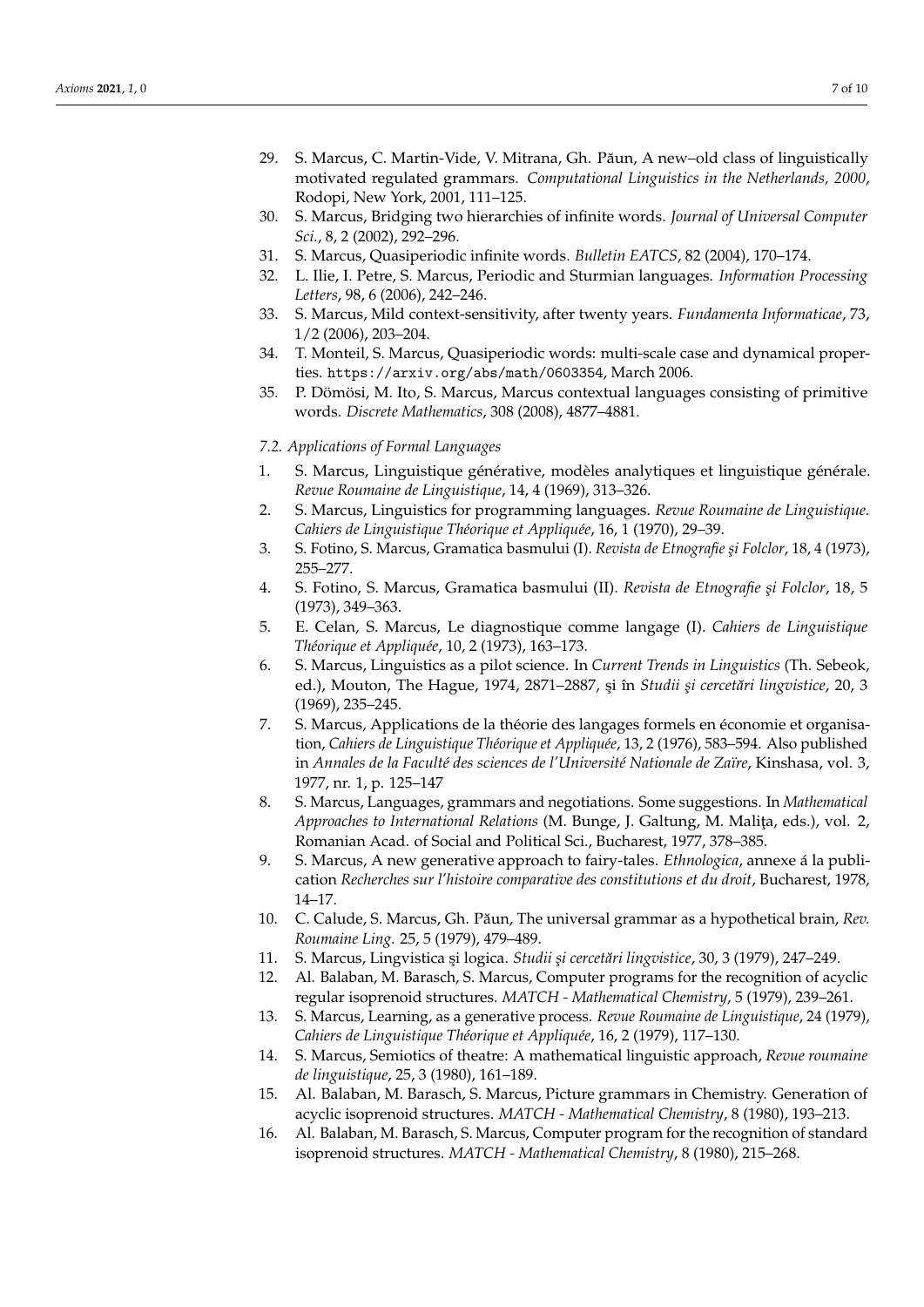- 17. Al. Balaban, M. Barasch, S. Marcus, Codification of acyclic isoprenoid structures using context-free grammars and pushdown automata. *MATCH - Mathematical Chemistry*, 12 (1981), 25–64.
- 18. S. Marcus, La lecture générative. *Degrés*, 28 (1981), 61–66.
- 19. S. Marcus, Limbaje naturale și limbaje artificiale. *Lucrările primului Colocviu Național de Limbaje, Logic˘a, Lingvistic˘a Matematic˘a*, Bra¸sov, iunie 1886, 1–18.
- 20. S. Marcus, Interplay of innate and acquired in some mathematical models of language learning. *Revue Roumaine de Linguistique*, 34, 2 (1989), 101–116.
- 21. S. Marcus, Semiotics and formal artificial languages. In *Encyclopaedia of Computer Science and Technology* (A. Kent, J.G. Williams, eds.), vol. 29, Marcel Dekker Inc., New York, 1994, 393–405.
- 22. S. Marcus, C. Martin-Vide, Gh. Păun, Contextual grammars versus natural languages. *Speech and Computers Conf., SPECOM 96*, St. Petersburg, 1996, 28–33.
- 23. S. Marcus, Contextual grammars and natural languages. In *Handbook of Formal Languages* (G. Rozenberg, A. Salomaa, eds.), vol. II, Springer, Berlin, 1997, 215–235.
- 24. S. Marcus, C. Martin-Vide, Gh. Păun, Contextual grammars as generative models of natural languages. *Fourth Meeting on Mathematics of Language, MOL 4*, Philadelphia, 1995, *Computational Linguistics*, 24, 2 (1998), 245–274.
- 25. S. Marcus, Linguistic and semiotic preliminaries of contextual languages. *Math. and Comput. Analysis of Natural Languages. Proc. Second Intern. Conf. on Math. Linguistics* (C. Martin-Vide, ed.), Tarragona, 1996, John Benjamins, Amsterdam, 1998, 47–57.
- 26. S. Marcus, Contextual grammars, learning processes and the Kolmogorov-Chaitin metaphor. *Math. Found. Computer Sci. Workshop on Mathematical Linguistics*, Brno, August 1998, Bericht 213, Univ. Hamburg, Juli 1998, 1–12.
- 27. S. Marcus, Reading numbers as a metaphor of the universe. In *BRIDGES Math. Connections in Art, Music and Science*, Southwestern College, Winfield, Kansas, 1999 (R. Sarhangi, ed.), Gilliland Printing, Maryland, 1999, 302.
- 28. S. Marcus, History as text: Xenopol's series between structuralism and generative formal grammars. *Romanian J. Information Sci. and Technology*, 5, 1-2 (2002), 5–8.
- 29. S. Marcus, Formal languages: Foundations, prehistory, sources, and applications. In *Formal Languages and Applications* (C. Martín-Vide, V. Mitrana, Gh. Păun, eds.), Springer, Berlin, 2004, 11–53.
- *7.3. Bio-informatics*
- 1. S. Marcus, Linguistic structures and generative devices in molecular genetics. *Cahiers de Linguistique Théorique et Appliquée*, 11, 1 (1974), 77–104.
- 2. C. Calude, S. Marcus, Gh. Păun, The universal grammar as a hypothetical brain. *Revue Roumaine de Linguistique*, 24, 5 (1979), 479–489.
- 3. S. Marcus, Hidden grammars. In *Developments in Language Theory* (G. Rozenberg, A. Salomaa, eds.), World Sci. Publ., Singapore, 1994, 453–460.
- 4. S. Marcus, Language, at the crossroad of computation and biology. In *Computing with* Biomolecules. Theory and Experiments (Gh. Păun, ed.), Springer, Singapore, 1998, 1-34.
- 5. S. Marcus, Bags and beyond them. *Pre-proc. Workshop on Multiset Processing*, Curtea de Arges, Romania, 21-25 August 2000, Report CDMTCS-140, C.S. Calude, M.J. Dinneen, Gh. Păun, eds., 191-192.
- 6. S. Marcus, Tolerance multisets. In *Multiset Processing. Mathematical, Computer Science* and Molecular Computing Points of View (C.S. Calude, Gh. Păun, G. Rozenberg, A. Salomaa, eds.), LNCS 2235, Springer, Berlin, 2001, 217–223.
- 7. S. Marcus, Membranes versus DNA. *Pre-proc. Workshop on Membrane Computing* (WMC-CdA 2001) (C. Martin-Vide, Gh. Păun, eds.), Rovira i Virgili Univ., Tarragona, Spain, 2001, 193–198, and *Fundamenta Informaticae*, 49, 1-3 (2002), 223–227.
- 8. S. Marcus, Bridging P systems and genomics. In *Membrane Computing. International Workshop, WMC-CdeA 2002, Curtea de Arge¸s, Romania, August 2002, Revised Papers* (Gh.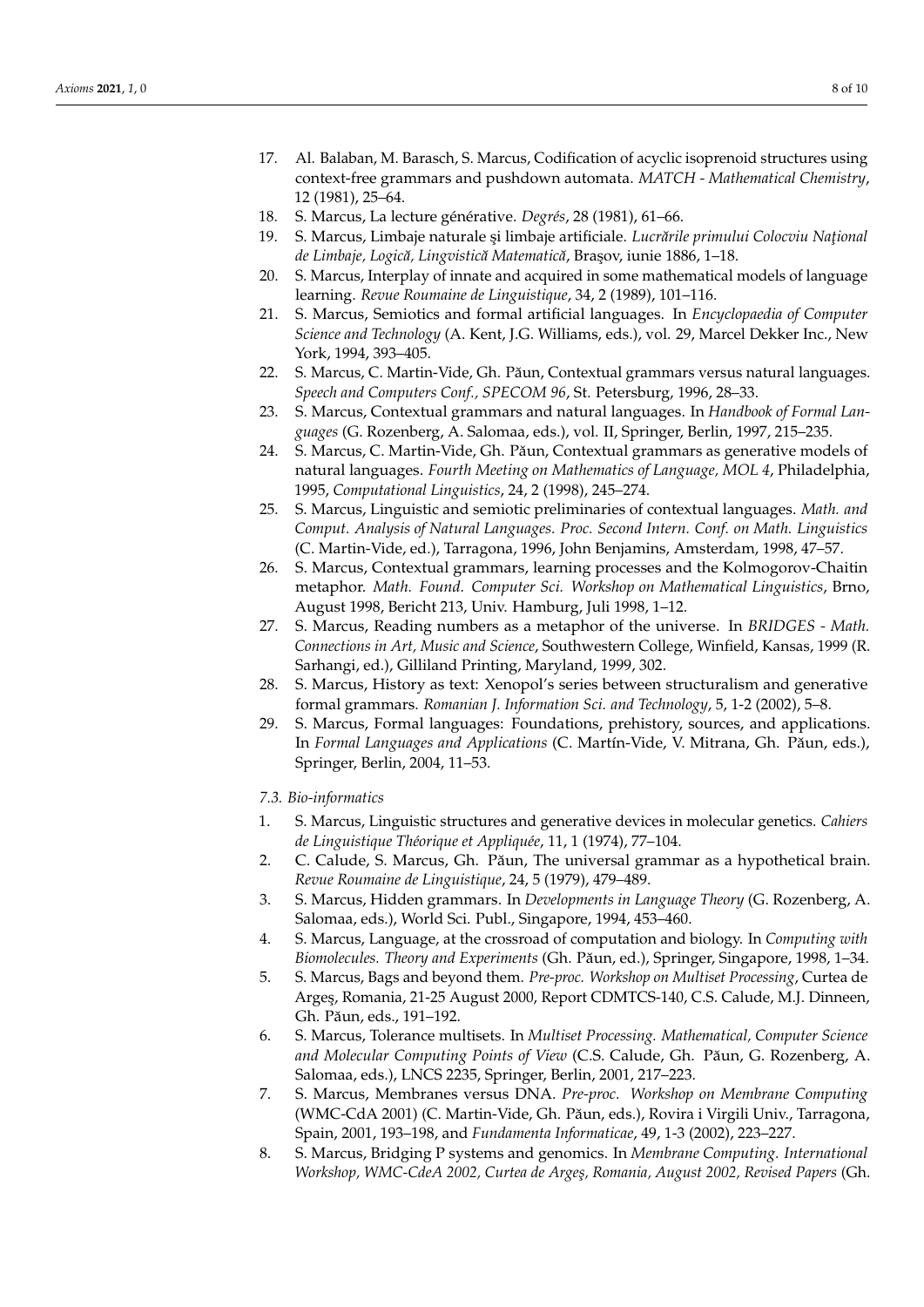Păun, G. Rozenberg, A. Salomaa, C. Zandron, eds.), LNCS 2597, Springer, Berlin, 2003, 371–376.

- 9. S. Marcus, Symmetry phenomena in infinite words, with biological, philosophical and aesthetic relevance. *Symmetry: Culture and Science*, 14/15 (2003-2004), 477–487.
- 10. S. Marcus, The duality of patterning in molecular genetics. In *Aspects of Molecular Computing. Essays Dedicated to Tom Head on the Occasion of His 70th Birthday* (N. Jonoska, Gh. Păun, eds.), LNCS 2950, Springer, Berlin, 2004, 318-321.
- 11. S. Marcus, Z. Pawlak, a precursor of DNA computing and of picture grammars. *Fundamenta Informaticae*, 75, 1/4 (2007), 331–334.
- 12. G. Ciobanu, S. Marcus, Gh. Păun, New strategies of using the rules of a P system in a maximal way. Power and complexity. *Romanian J. Information Sci. and Technology*, 12, 2 (2009), 157–173.
- 13. S. Marcus, The biological cell in spectacle. In *Membrane Computing. 10th Intern. Workshop, WMC 2009, Curtea de Arge¸s, Romania, August 2009, Revised Selected and Invited Papers* (Gh. P˘aun, M.J. Pérez-Jiménez, A. Riscos-Núñez, G. Rozenberg, A. Salomaa, eds.), LNCS 5957, Springer, Berlin, 2010, 95–103.
- 14. S. Istrail, S. Marcus, Alan Turing and John von Neumann—Their Brains and Their Computers. *Membrane Computing, 13th Intern. Conf., Budapest, August 2012, Revised Selected Papers* (E. Csuhaj-Varjú, M. Gheorghe, G. Rozenberg, A. Salomaa, G. Vaszil, eds.), LNCS 7762, Springer, Berlin, 2013, 26–35.
- *7.4. Recursive Function Theory and Provability*
- 1. C. Calude, S. Marcus, I. Tevy, Sur les fonctions récursives qui ne sont pas récursives primitives, *Revue Roumaine des Sciences Sociales*, Série de Philosophie et Logique 19, 3 (1975), 185–188.
- 2. C. Calude, S. Marcus, I. Tevy, The first example of a recursive function which is not primitive recursive, *Historia Mathematica* 6 (1979), 380–384.
- 3. C. Calude, S. Marcus, I. Tevy, Recursive properties of Sudan function, Revue Roum. *Math. Pures Appl.*, 25, 4 (1980), 503–507.
- 4. C. Calude, S. Marcus, Sudan's recursive but not primitive recursive function: A retrospective look, *Analele Universității din București, Matematică-Informatică*, 38, 2 (1989), 25–30.
- 5. C. S. Calude, S. Marcus, L. Staiger, A topological characterization of random sequences, *Inform. Process. Lett.* 88 (2003), 245–250.
- 6. C. S. Calude, E. Calude, S. Marcus, Passages of proof, *Bull. Eur. Assoc. Theor. Comput. Sci.* 84 (2004), 167–188.
- 7. C. S. Calude, E. Calude, S. Marcus, Proving and programming, in C. S. Calude (ed.), *Randomness & Complexity, from Leibniz to Chaitin*, World Scientific, Singapore, 2007, 310–321.
- 8. C. S. Calude, S. Marcus, Mathematical proofs at a crossroad? in J. Karhumäki, H. Maurer, Gh. Păun, G. Rozenberg (eds.), *Theory Is Forever*, Lectures Notes in Comput. Sci. 3113, Springer-Verlag, Berlin, 2004, 15–28.
- 9. S. Marcus, S. M. Watt, What is an equation? *Proc. 14th International Symposium on Symbolic and Numeric Algorithms for Scientific Computing*, IEEE (2012), 23–29.
- 10. S. Marcus, Proofs and mistakes: Their syntactics, semantics, and pragmatics, *Semiotica* 188 (2012), 139–155.

# **8. Selected Books**

- 1. S. Marcus, Lingvistica matematică. Modele matematice în lingvistică (Mathematical Linguis*tics. Mathematical Models in Linguistics*), Ed. Didactică și Pedagogică, București, 1963. (in Romanian)
- 2. S. Marcus, *Gramatici ¸si automate finite (Grammars and Finite Automata)*, Ed. Academiei, București, 1964. (in Romanian)